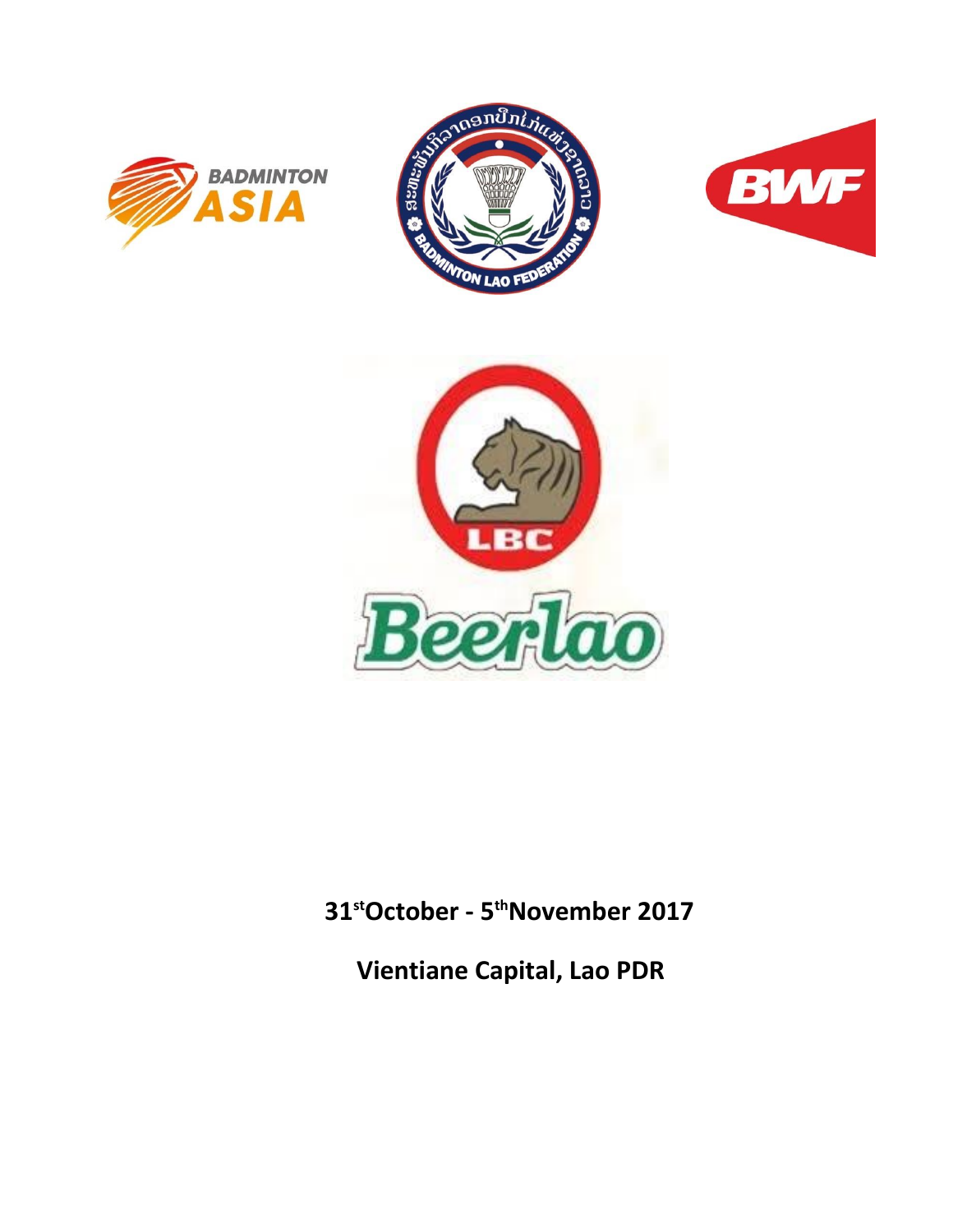# **BEER LAO International Series 2017**

| <b>Organizer / Venue</b>                                                                                            |                                                                                         |  |  |  |
|---------------------------------------------------------------------------------------------------------------------|-----------------------------------------------------------------------------------------|--|--|--|
| Lao Badminton Federation                                                                                            |                                                                                         |  |  |  |
| Settha Badminton Club, Ban Bungkhayong, Sisattanak District, Vientiane Capital, Lao<br>People's Democratic Republic |                                                                                         |  |  |  |
| <b>Phone</b>                                                                                                        | +856-20-5572 9659, +856-20-5919 3355                                                    |  |  |  |
| Fax                                                                                                                 | +856-21-254 630                                                                         |  |  |  |
| <b>Sanctions</b>                                                                                                    | Badminton World Federation (BWF)<br><b>Badminton Asia</b>                               |  |  |  |
| <b>Dates of Event</b>                                                                                               | 31stOctober - 5 <sup>th</sup> November 2017                                             |  |  |  |
| <b>Closing Date</b>                                                                                                 | 3rd October 2017 at 23:59 hours<br><b>Badminton Asia Headquarters time (+08:00 GMT)</b> |  |  |  |

Member Associations are advised to log on to online entry system **Beer Lao International Series 2017**: [http://bwf.tournamentsoftware.com/sport/tournament.aspx?id=97ACE25B-E40C-4000-996E-1AE368E53E61a](http://bwf.tournamentsoftware.com/sport/tournament.aspx?id=97ACE25B-E40C-4000-996E-1AE368E53E61)nd submit entries the entries online.

No entry forms are required by Member Association. All entries must be submitted **online only.** You will require a username and password to submit your entries and this can be obtained from the BWF please contact Mr. Shan [:s.ramachandran@bwfbadminton.org.](mailto:s.ramachandran@bwfbadminton.org) The online entry page will close immediately on the entries closing date at 23:59 hours BWF Headquarters time (+08:00h GMT) and you are required to submit the entries on time. Late entries will not be accepted.

After the closing date, the BWF Online Entry System will send notification to all participating Member Associations confirming receipt of final entries. Receipt of this notification is the conclusive evidence of receipt of entries before the deadline. The Member Associations should contact BWF immediately if such notice is not received by the Wednesday (next day of the entries closing date) by noon BWF Headquarters time (+08.00h GMT) following close of entries. If no objection is received by BWF by Thursday (second day after the entries closing day) 23.59 hours BWF Headquarters time (+08.00h GMT) following the close of entries, the entries shall be deemed to be correct. No complaints / objections shall be entertained after this point.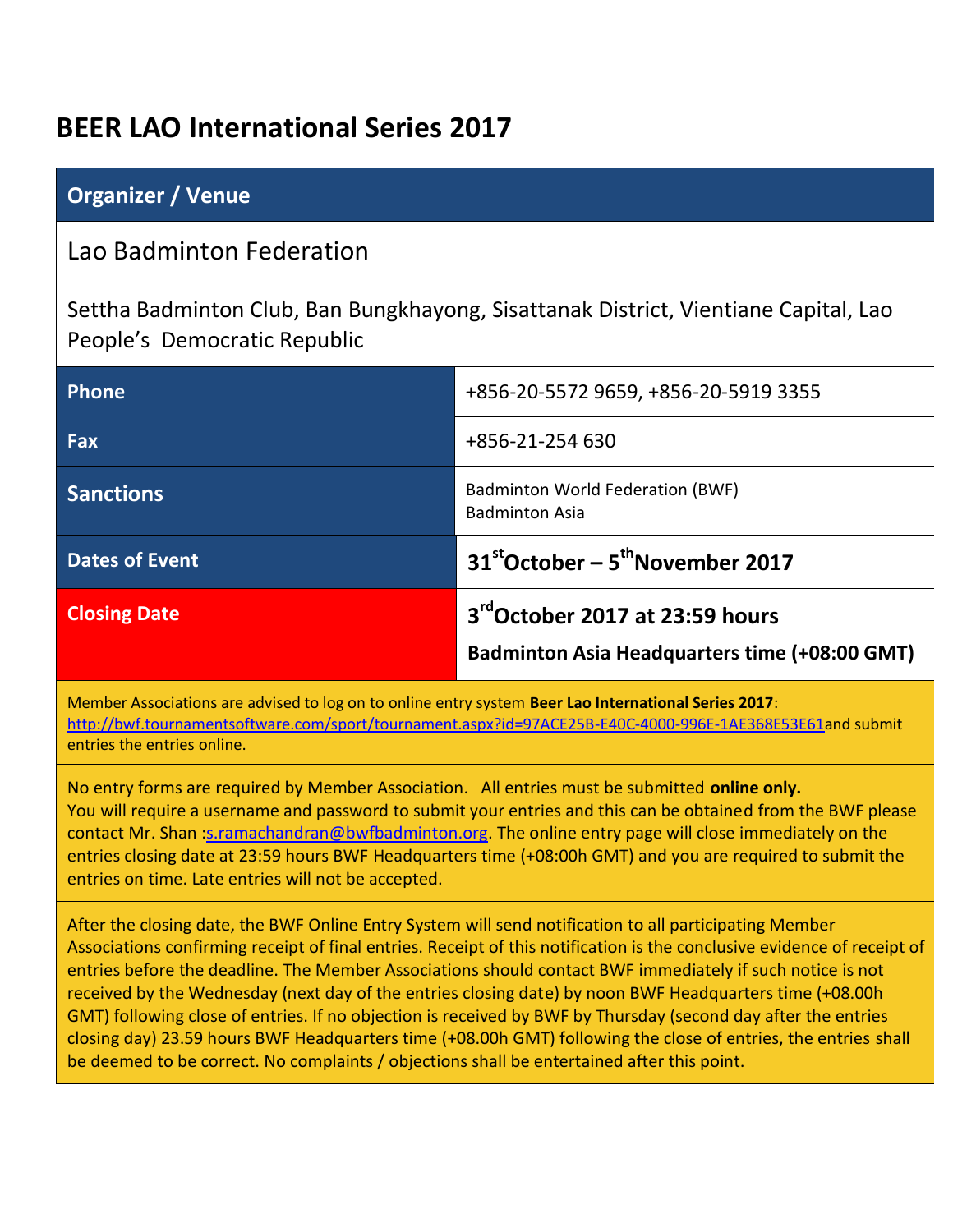# **Events /Categories**

Men's Singles, Women's Singles, Men's Doubles, Women's Doubles, and Mixed Doubles. Entries beyond the number specified below (according to BWF ranking) will automatically go on a waiting list. You will be informed about the current status of your entries.

## **Draw Size**

| Event                  | <b>Entries - Main Draw</b> | No. of Entries - |           |  |
|------------------------|----------------------------|------------------|-----------|--|
|                        | <b>Direct</b>              | Qualifying       |           |  |
|                        |                            |                  | draw      |  |
| <b>Men's Singles</b>   | 48                         | 16               | <u>32</u> |  |
| <b>Women's Singles</b> | 24                         | 8                | 16        |  |
| <b>Men's Doubles</b>   | 24                         | 8                | 16        |  |
| <b>Women's Doubles</b> | 24                         | 8                | 16        |  |
| <b>Mixed Doubles</b>   | 24                         | 8                | 16        |  |

| Day             | <b>Date</b>              | <b>Time</b>        | <b>Court</b>   | Play                                                   |
|-----------------|--------------------------|--------------------|----------------|--------------------------------------------------------|
| <b>Tuesday</b>  | 31 <sup>st</sup> October | $9.00 - 22.00$ hrs | 5              | <b>Qualifying Rounds &amp; MS Main Draws 1st Round</b> |
| Wednesday       | 1 <sup>st</sup> November | $9.00 - 22.00$ hrs | 5              | <b>Main Draws</b>                                      |
| <b>Thursday</b> | 2 <sup>nd</sup> November | 13.00 - 20.00 hrs  | 4              | <b>Main Draws</b>                                      |
| <b>Friday</b>   | 3 <sup>rd</sup> November | 13.00 - 19.00 hrs  | 4              | All Quarter-Finals (MS/WS/MD/WD/XD)                    |
| <b>Saturday</b> | 4 <sup>th</sup> November | 13.00 - 18.00 hrs  | $\overline{2}$ | All Semi-Finals (MS/WS/MD/WD/XD)                       |
| <b>Sunday</b>   | 5 <sup>th</sup> November | 13.00 - 18.00 hrs  | 1              | All Finals (MS/WS/MD/WD/XD)                            |

# **Format of Play / Scoring System Rally Point System: 3 x 21 points**

## **Prizes**

**US\$ 8,000/. The distribution of Prize Money will be as per the General Competition Regulations of BWF.**

**Medals Medals Medals Medals Medals Medals** for all winners & runners up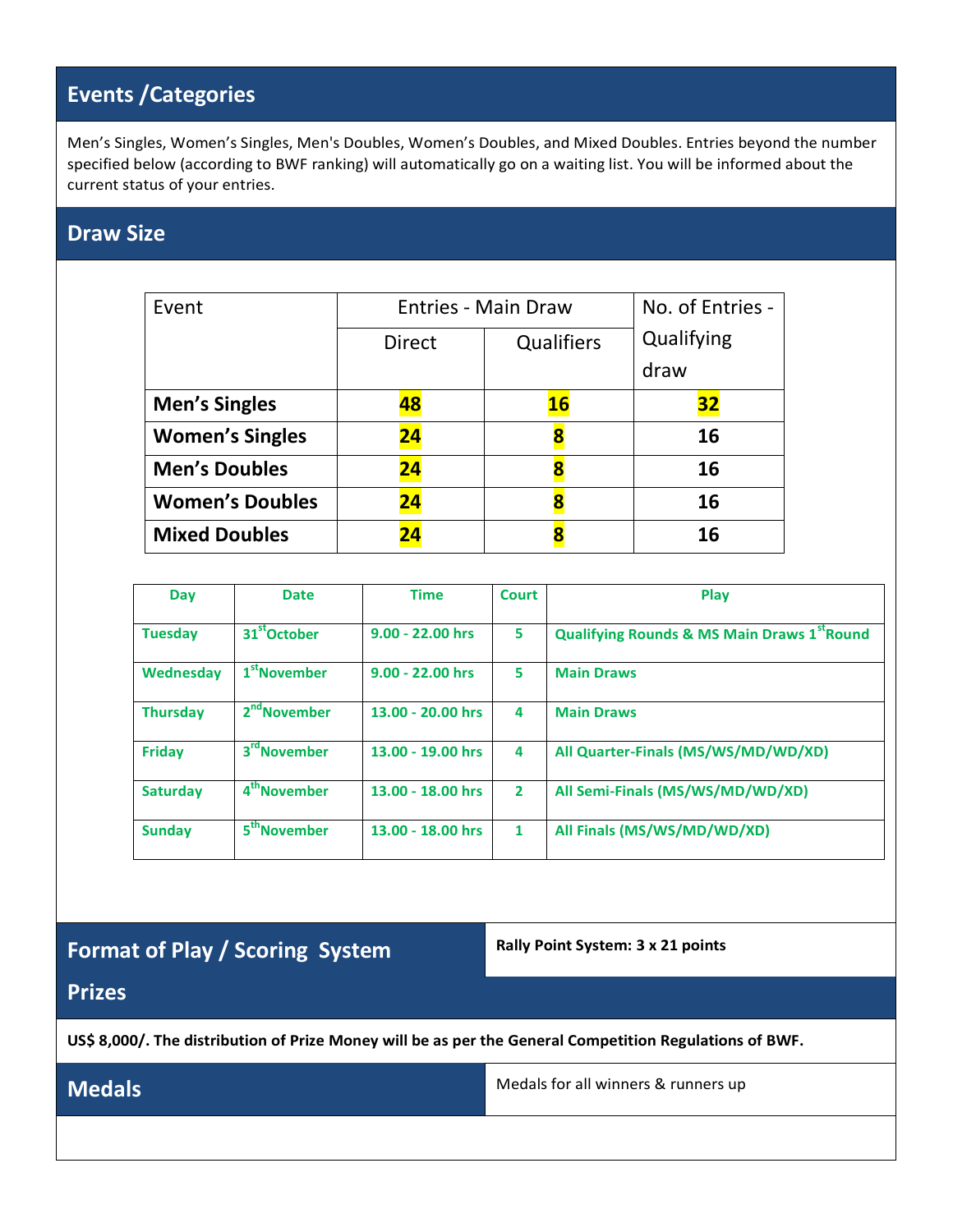|                                          |                                           | Event                                                  | Champion                             |                                                         | Runner-up       | Semi-finals     | <b>Quarter-finals</b> | Last 16        |
|------------------------------------------|-------------------------------------------|--------------------------------------------------------|--------------------------------------|---------------------------------------------------------|-----------------|-----------------|-----------------------|----------------|
|                                          | $\ast$                                    | <b>Men's Single</b>                                    | <b>USD\$600</b>                      | <b>USD\$304</b>                                         |                 | USD\$116        | <b>USD\$48</b>        | <b>USD\$28</b> |
|                                          | ∗                                         | <b>Women's Single</b>                                  |                                      |                                                         |                 |                 |                       |                |
|                                          | $***$                                     | <b>Men's Doubles</b>                                   |                                      |                                                         |                 |                 |                       |                |
|                                          | $***$                                     | <b>Women's Doubles</b>                                 | <b>USD\$632</b>                      |                                                         | <b>USD\$304</b> | <b>USD\$112</b> | USD\$58               | <b>USD\$30</b> |
|                                          | $***$                                     | <b>Mixed Doubles</b>                                   |                                      |                                                         |                 |                 |                       |                |
|                                          | * - Per Player, **- Per Pair              |                                                        |                                      |                                                         |                 |                 |                       |                |
|                                          | <b>Additional Prizes By Host (if any)</b> |                                                        |                                      | Subject to 5% entertainment taxes, pay in New Laos Kip. |                 |                 |                       |                |
|                                          |                                           | Key Dates & Regulations that come with it respectively |                                      |                                                         |                 |                 |                       |                |
| <b>Main and Qualifying ranking date</b>  |                                           |                                                        |                                      | Thursday, 5 <sup>th</sup> October 2017                  |                 |                 |                       |                |
| <b>Seeding Report World Ranking date</b> |                                           |                                                        | Thursday, 12" October 2017           |                                                         |                 |                 |                       |                |
| Last day of withdrawal without penalty   |                                           |                                                        | Sunday, 15 <sup>"</sup> October 2017 |                                                         |                 |                 |                       |                |
|                                          | <b>Draw</b>                               |                                                        |                                      | Tuesday, 17 <sup>"</sup> October 2017                   |                 |                 |                       |                |
|                                          |                                           | Canonalitian Bulga O Bagulatiana                       |                                      |                                                         |                 |                 |                       |                |

**Competition Rules & Regulations**

The Regulations for International Series and the General Competition Regulations of BWF shall be applicable to the Championship.

# **Clothing & Advertising**

Clothing and advertising will be permitted in accordance with the competition regulations of Badminton World Federation.

## **MANDATORY CLOTHING REGULATIONS**

- 1. Name of player is MANDATORY from the first day of the event.
- 2. From Quarter Finals onwards, doubles partners must wear clothing of the same colour.
- 3. From Quarter Finals onwards, opposing players must wear clothing of significantly

different colors.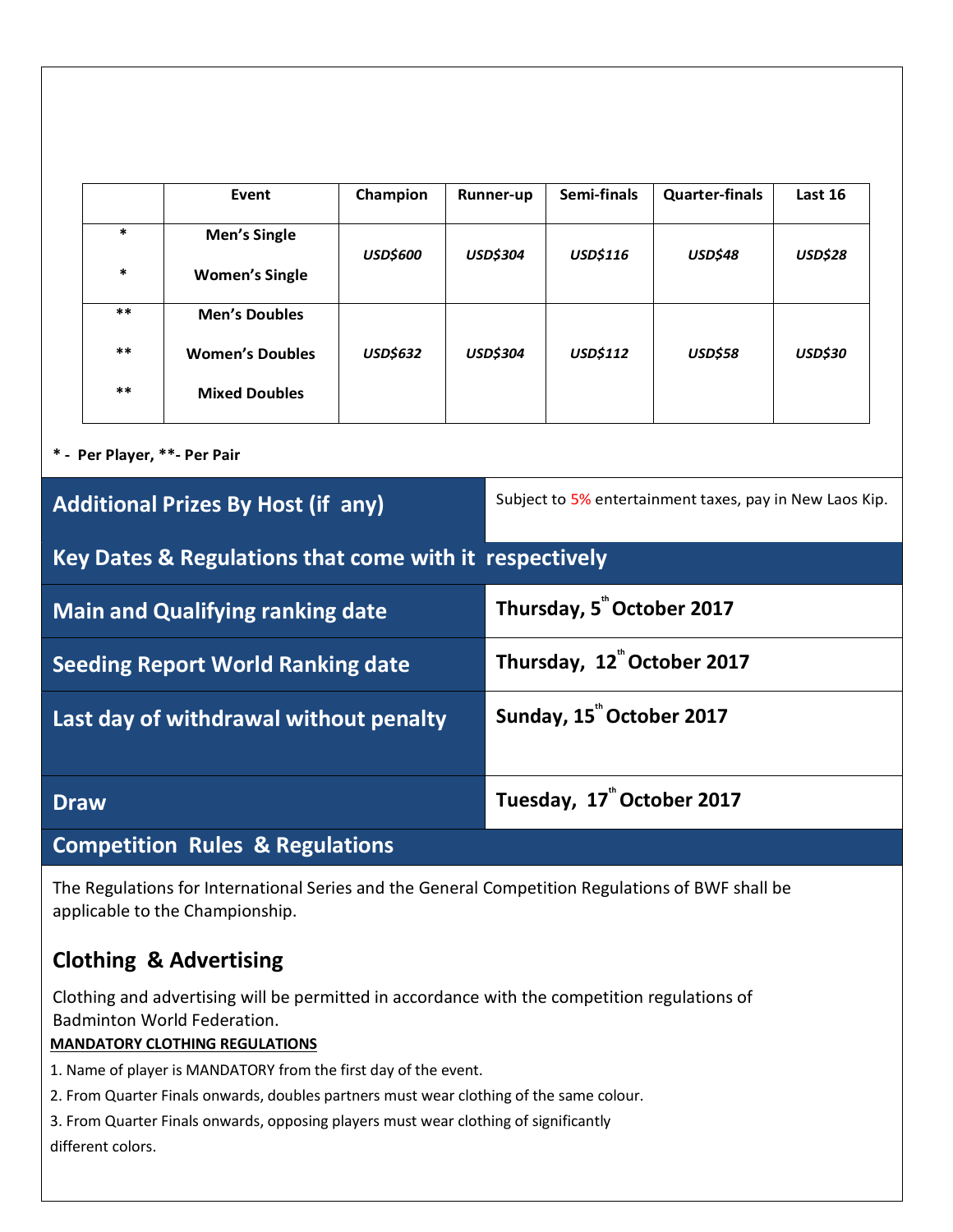**Shuttles for Event** Victor

**Team Managers Meeting and Umpires Briefing** 

**Eligibility Eligibility All entries must be submitted by Member** Association

**Doping Test** Doping test may be conducted randomly throughout the tournament.

### **Team Managers Meeting**

### **30thOctober 2017 at 1700 hrs**

Venue: Settha Badminton Club, Ban Bungkhayong, Sisattanak District, Vientiane Capital, Lao People's Democratic Republic

"It is compulsory that all team managers must attend the team managers meeting. Failing to attend the meeting they are liable to be fined as per regulation Part III Section 1B, Appendix 11 "Offences and Penalties". Member Associations can make a request someone to represent them at the meeting as long as the Referee knows in advance that is acceptable".

### **Umpires Briefing**

**30thOctober 2017 at 1800 hrs** Venue: Settha Badminton Club, Ban Bungkhayong, Sisattanak District, Vientiane Capital, Lao People's Democratic Republic

As per BWF Regulations, the Team must be represented in the Managers' Briefing.

**Referee Ms. Hoang Thi Thu Ha (VIE)**  e-mail: [hoangha1606@gmail.com](mailto:hoangha1606@gmail.com)

**Deputy Referee Mr. Vonesinh Vongdala** e-mail: [vongdarla188@gmail.com](mailto:vongdarla188@gmail.com)

**On Court Doctor** An On Court Doctor And Doctor will be on duty throughout the competition at the tournament venue.

**Entry Fee No. 2018 Entry Fee** Note that the state of the North State of No. 2019 **No. 2019 12:30 No. 2019 No. 2019 12:30 No. 2019 No. 2019 No. 2019 No. 2019 No. 2019 No. 2019 No. 2019 No. 2019 No. 20**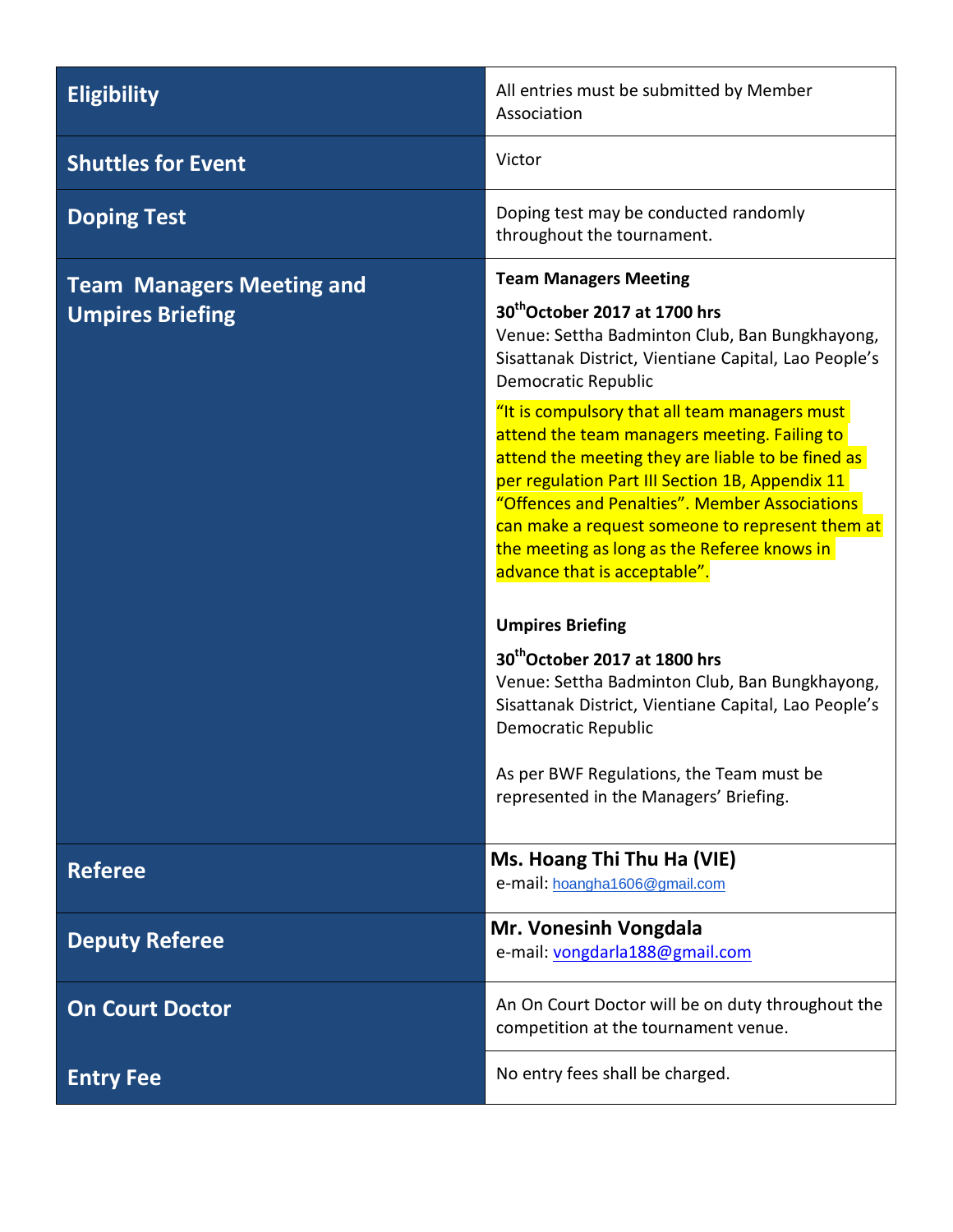# **Visa Application**

All players and officials who require visa to enter Lao People's Democratic Republic and needed assistance, kindly submit full names/ passport no/ date of issue & expiry, date & place of birth to Lao Badminton Federation by e-mail at [ssvblf@gmail.com \(](mailto:ssvblf@gmail.com)Mr. Somsaveng Sengsylavong by **4 th October 2017**)

# **Official Hotel / Rates / Payment**

### **Donchan Palace Hotel**

Unit 6 Phiavat Village, Sisattanak District, Vientiane, Lao People's Democratic Republic. Tel. +856 21 244111 Fax. Website: [www.donchanpalacelaopdr.com](http://www.donchanpalacelaopdr.com/)

| Rooms rates :- |                    |
|----------------|--------------------|
| Superior room  | USD\$65 (2persons) |
| Deluxe room    | USD\$70 (2persons) |
| Extra bed      | <b>USD\$20</b>     |

\* This rate inclusive of taxes and breakfast.

\* If there are more than 2 persons stay in each room, each person must pay USD\$20 plus breakfast

- \* The payment should be settled directly at the hotel receptionist.
- \* The reservation please contact Mr. Bounyaseng Naxiengkham, e-mail: [ssvblf@gmail.com,](mailto:ssvblf@gmail.com) not later than 15<sup>th</sup> October2017

### **Important Note**

**Transport** Transport **Transport** The Official Hotel will arrange for airport transfers from Vientiane Airport to all the players / officials attending the event.

> Transport from the Official Hotel to the Venue will be provided by the organizers, any further clarification/assistance please contact **Mr. Bounyaseng Naxiengkham**, [e-mail :ssvblf@gmail.com](mailto:ssvblf@gmail.com)

Teams who choose not to stay in the official hotel or are unable to get rooms at the official hotel due to late submission of hotel requisition, have to arrange for their own transportation.

**All reservation should be made not later than 15th October 2017.**